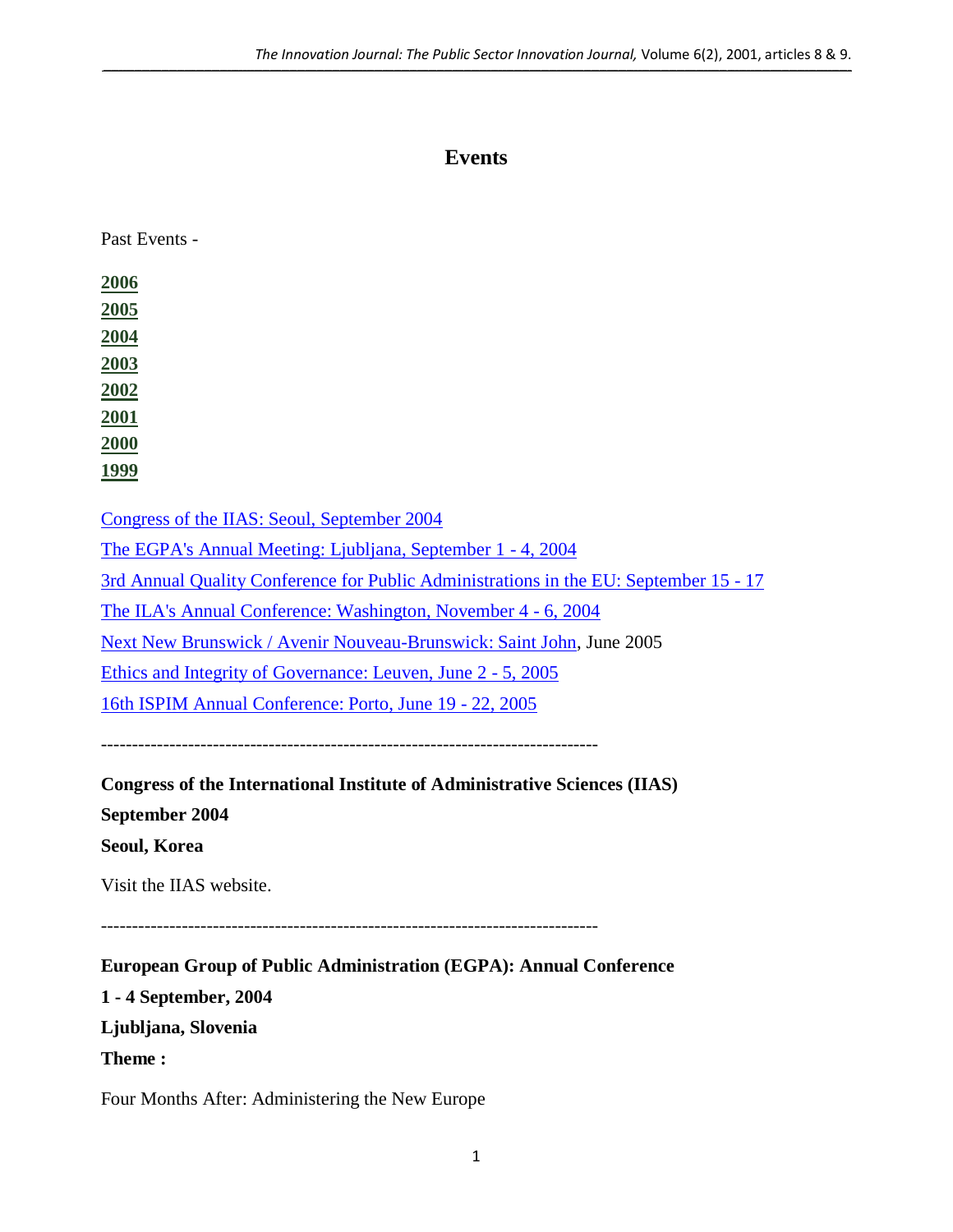$\_$  , and the state of the state of the state of the state of the state of the state of the state of the state of the state of the state of the state of the state of the state of the state of the state of the state of the

#### **Sub themes:**

1) Does size matter? Small states in the European Union

2) The impact of the European Union on national administrations

Visit the EGPA's website.

--------------------------------------------------------------------------------

#### <span id="page-1-0"></span>**3rd Quality Conference for Public Administrations in the European Union**

**September 15 - 17, 2004**

#### **Rotterdam, the Netherlands**

Visit the website for the 3rd Quality Conference for Public Administrations in the EU.

--------------------------------------------------------------------------------

# <span id="page-1-1"></span>**Improving Leadership Around the World:**

# **Challenges, Ideas, Innovations**

Due to several conferences and the beginning of Passover, the submission deadline has been extended one week to April 12.

#### **Improving Leadership Around the World: Challenges, Ideas, Innovations**

# **The International Leadership Association 2004 Annual Conference**

#### **November 4 - 6, 2004**

# **Hyatt Regency on Capitol Hill, Washington, DC USA**

As the 21st century unfolds there are myriad examples - ranging from the local to the lobal - of the need for improved leadership around our world. Since its founding, the International Leadership Association has fostered the creation of boundary crossing, cutting-edge leadership knowledge and practices for the greater good of individuals and communities worldwide. As part of this work, ILA's annual conference brings together a wide array of people from the academic, public, and private sectors, who present, demonstrate, evaluate, and respond to new ideas, programs, practices, research, and theories about leadership. "Improving Leadership Around the World: Challenges, Ideas, Innovations," this year's conference theme, speaks to this commitment and was selected by the program committee to inspire the submission of a wide variety of topics from those eager to explore together the complexities of leadership for three days in Washington, DC.

The challenges evident throughout the world remind us of the stark reality of an inadequate body of knowledge or discourse on what leadership actions, styles, theories and approaches are best for any given situation. But, challenges also exist in communicating to one another the ideas generated by leadership scholars and educators, the innovations of leadership professionals and their business partners, and the practices of public servants. Still, across these borders, and around the globe, recognition that leadership is knowable as a discipline, learnable as a set of skills, teachable as a body of knowledge and practices, and doable as a performance of all of these, continues to rise.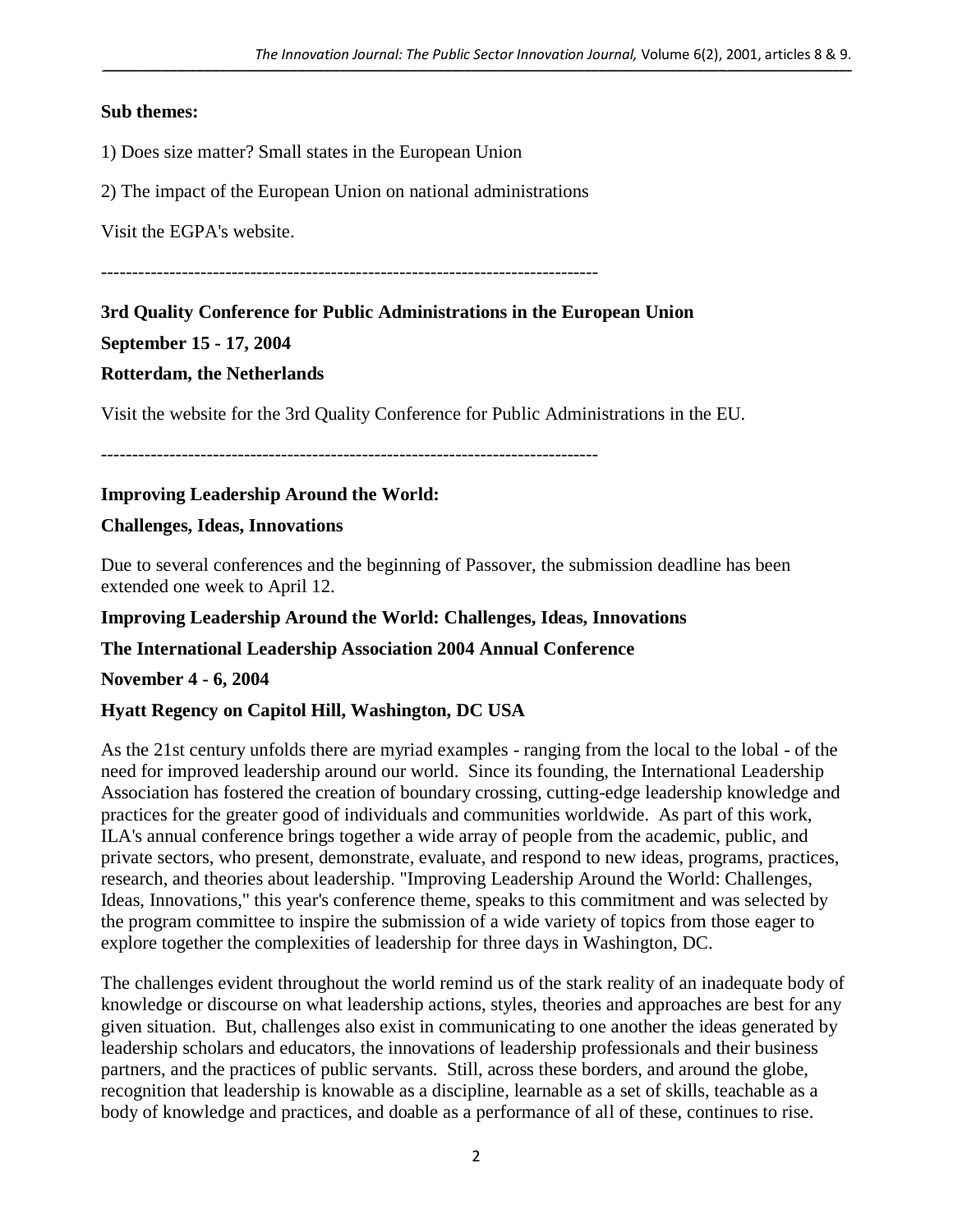This conference theme is as ambitious as the challenges of leadership are large. While each submission will approach this theme differently, we invite everyone to consider how their individual program, research, or work can contribute to improving leadership around the world, or around your world as you choose to define it-- locally, regionally, nationally, multilaterally, or internationally.

We welcome submissions from all related disciplines, multiple sectors and professions, and various fields. Some may choose to create a session which involves scholars, educators, professionals, or students. Others may choose to cross boundaries by involving participants from multiple specialties or various roles. All submissions are reviewed by one or more of our Global Learning Communities (GLCs) in Applied Leadership, Business Leadership, Leadership Education, Public Service Leadership, and Leadership Scholarship for inclusion in the program. While we encourage the submission of all current work on leadership, extra attention will be given to those submissions that fit into the conference theme. In particular, the GLCs encourage submissions with the following perspectives:

- Research in the humanities or social sciences that demonstrates the accumulation of knowledge in leadership or that helps to further define the field;
- Research that bridges the gap between leadership scholarship and practice, especially in the national and international political context of Washington, DC;
- Research that integrates the study of leadership across two or more disciplines that study the relationship between leaders and followers;
- Multi-disciplinary research that discusses leadership in the context of historical figures or social and cultural movements;
- Sustaining Leadership;
- Leadership for the Common Good;
- Effective Leadership in the Public Sector;
- Individuals who promote leadership practice or theory to students (of all ages and backgrounds), colleagues, or community members;
- Strengthening/Increasing the effectiveness of leadership education programs;
- Leadership Assessment & Evaluation;
- Best practices, new ideas, and the integration and application of leadership theory and practice by consultant, trainers, program directors, and other professionals who are reflective practitioners;
- International business leadership issues, particularly in a global business environment;
- Trends, experiences, and questions in business leadership;
- Internationally located leadership scholarship, education, and practices.

ILA welcomes the submission of complete sessions or individual proposals that need to be grouped by ILA with similar submissions. Historically, the odds of acceptance of a complete session is much higher than for the acceptance of individual submissions, which not only need to pass the test of excellence, but must also fit with other individual papers/presentations to form a session with internal coherence. The ILA offers opportunities for networking toward the formation of a complete session by publishing "works in progress" of members who are seeking additional panel members. Visit our Web site (see below) to see if your work fits with the work of a current ILA member or to submit your own work in progress.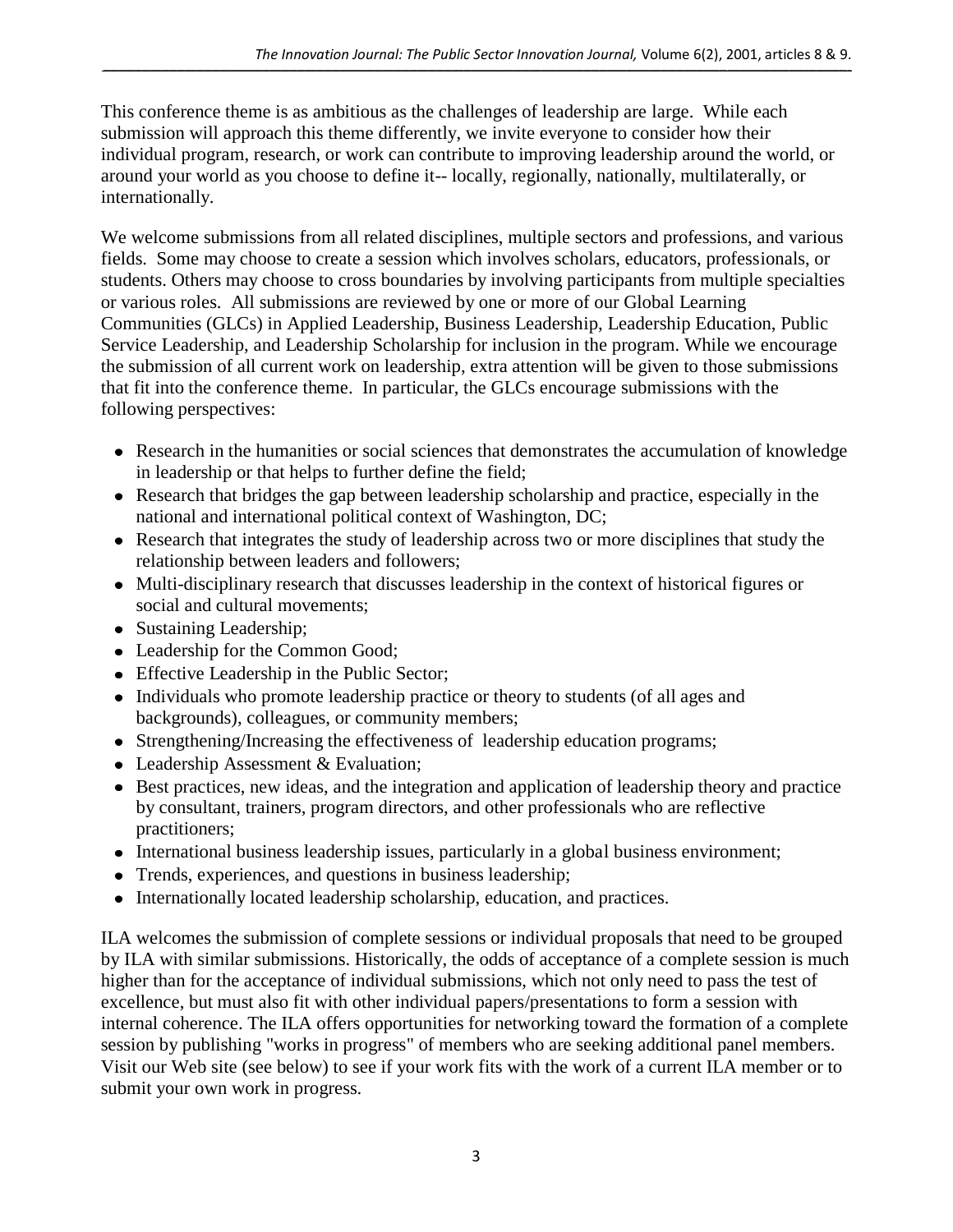Submitters may propose an innovative presentation format or you can choose from a wide array of proposal formats, including: Papers, Discussion, Conversation with Author, Workshop, Formal and Informal Roundtables, Poster, and Pre-conference session. Please note that the Leadership Scholarship GLC only accepts Paper, Panel, Poster, Pre-Conference Session, and Conversation with Author, formats. Furthermore, the Leadership Scholarship GLC accepts papers along both a nonrefereed and refereed track. If you submit under the Scholarship GLC refereed paper track, in addition to using ILA's online submission form, you must email your complete paper to Terry Price: tprice@richmond.edu, Mark Walker: mcwalker@american.edu and ILA: ila@academy.umd.edu by the submission deadline of April 5th. The paper should be no more than 4,000 words and should only have identifying information on the cover page, as it will be distributed for blind review.

Additional submission information and a link to our online submission form are available at:

# <http://www.academy.umd.edu/ila/Conferences/cfp.htm>

Submissions are due April 12th and must be submitted via our online form. ILA welcomes questions at: ILA@academy.umd.edu

--------------------------------------------------------------------------------

# <span id="page-3-0"></span>**Next New Brunswick / Avenir Nouveau-Brunswick**

# **June 2005**

**Saint John's Trade and Convention Centre** 

# **UNB begins public policy forum**

(Fredericton Daily Gleaner) The province's lieutenant-governor and the University of New Brunswick's president joined forces Tuesday to announce an exercise in participatory democracy called Next New Brunswick/Avenir Nouveau-Brunswick.

Over the next 17 months as a lead-up to a major conference on the future of the province, New Brunswickers will have the opportunity to take part in town hall meetings and online discussions on key policy areas. A series of 10 papers - on topics ranging from culture to health care - will provide focus for the discussions.

Lt.-Gov. Hermenegilde Chiasson has agreed to lead the cultural discussions. "What we are undertaking is nothing less than asking New Brunswickers themselves to write the story of our future - a story that truly reflects who we are and what we want, not a story imposed on us by others' perceptions," Chiasson said.

UNB president John McLaughlin said the exercise is a major undertaking in public participation and one that has never been attempted in Canada. "It is an opportunity for each of us to ask ourselves what kind of New Brunswick we want. It will highlight our challenges, examine options and provide direction on the routes forward," McLaughlin said.

Justice Minister Brad Green, who also attended the announcement at the Student Union Building on UNB's Fredericton campus, said the Government of New Brunswick is delighted to support the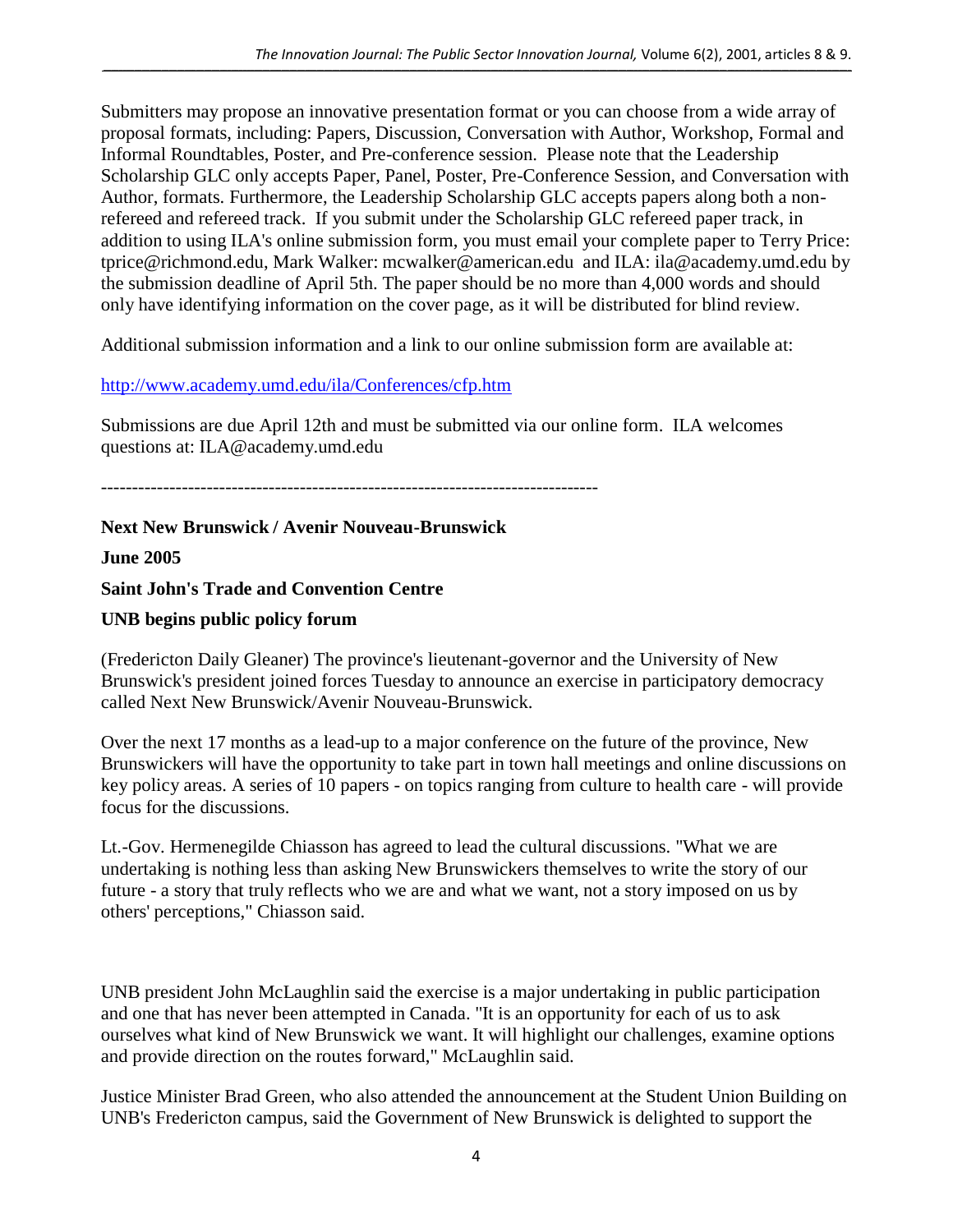undertaking. "Next NB/Avenir NB will be a valuable dialogue that leaves a permanent legacy in the form of increased understanding and strengthened public input in policy development," Green said.

Next New Brunswick has four main facets: research, publications, online participation and public sessions. As well, Next New Brunswick will sponsor a provincewide contest to search out the best of New Brunswick's young leaders. Those selected will tour the province, examining political, economic, cultural and social aspects of the province. They will report on their findings to the wrapup conference being held in June 2005 at the Saint John Trade and Convention Centre.

Source:<http://intranet/tbnews/stories/2004/20040204c1087.htm>

--------------------------------------------------------------------------------

<span id="page-4-0"></span>**CALL FOR PAPERS International conference: Ethics and Integrity of Governance: A Transatlantic Dialogue JUNE 2-5 2005 LEUVEN ( Belgium )**

Organised by:

- Study Group on Ethics and Integrity of Governance of the *European Group of Public Administration (EGPA)* 

- Section on Ethics of the *American Society of Public Administration (ASPA)*

Hosted by:

Public Management Institute of the *Katholieke Universiteit Leuven (KUL)*

Jointly organised by a European and American network on public sector ethics, the conference aims to strengthen co-operation among European and US scholars on the topic. All relevant aspects of administrative ethics will be discussed and particular attention will be given to the similarities and differences, both in theory and practice, between Europe , the US and other parts of the world. This comparative angle is expressed in the two keynote speeches by John Rohr and Jeremy Pope , respectively.

At the core of the conference will be 5 workshops. These will be jointly chaired by an American and European convenor and will consist of an internationally mixed audience of participants. The conference is open to all interested, but participants will be expected to subscribe to one workshop and be expected to participate actively in the sessions of that workshop. Participants are also strongly encouraged to prepare a paper. At least one edited volume is expected from the papers presented at this conference.

The organising committee of the conference invites papers on the topics of the 5 workshops:

1. Concepts and theories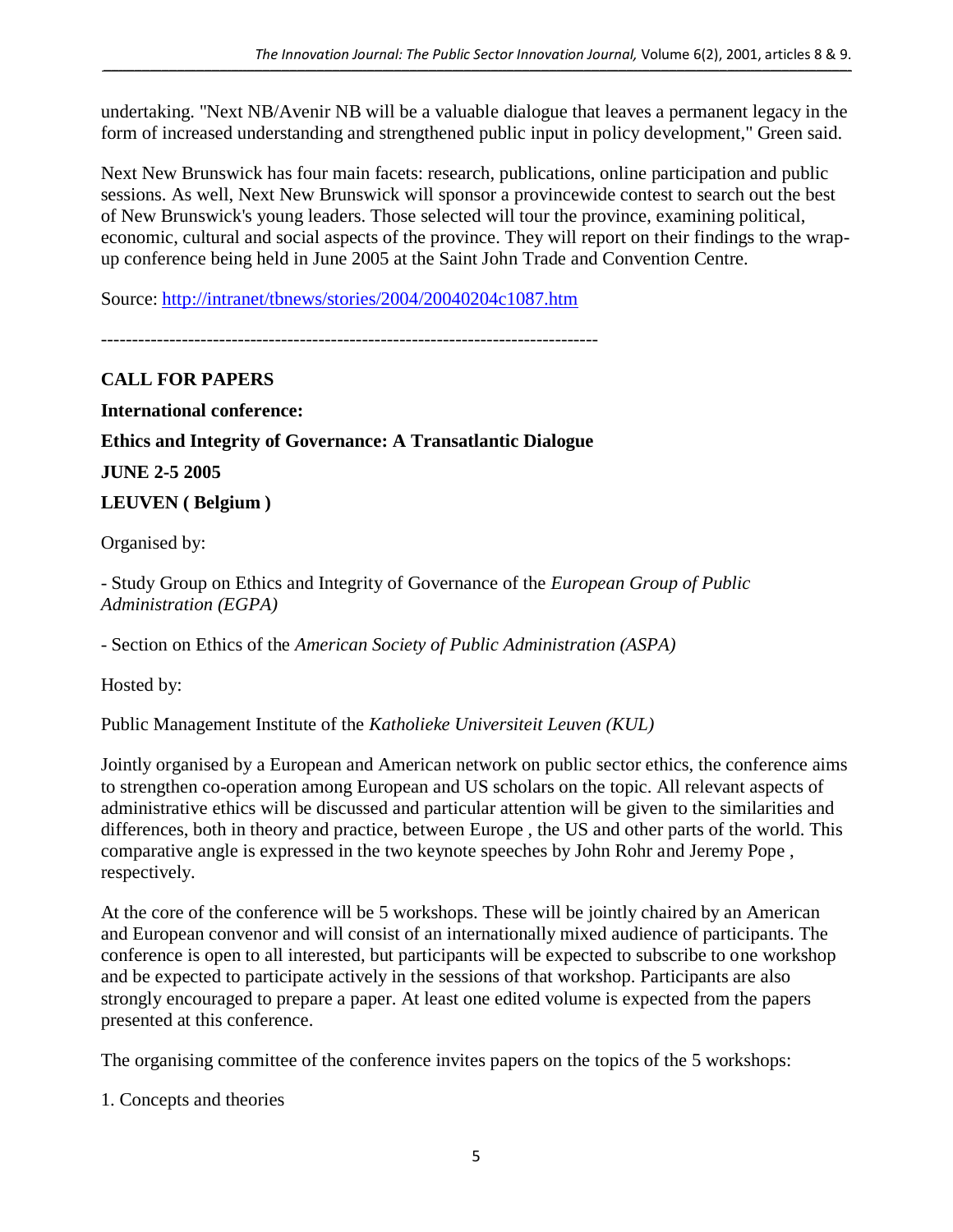$\_$  , and the state of the state of the state of the state of the state of the state of the state of the state of the state of the state of the state of the state of the state of the state of the state of the state of the

(chairs: Richard Chapman and Mel Dubnick )

2. The ethical administrator: comparative and contemporary perspectives

(chairs: Mark Bovens and Terry Cooper )

3. Integrity and ethics management

(chairs: Alan Doig, Alan Lawton, and Kathryn Denhardt )

4. New developments and the ethics of governance

(chairs: Geert Bouckaert, Montgomery Van Wart and Evan Berman )

5. The dark side of ethics

(chairs: Leo Huberts and Frank Anechiarico )

A full call for papers, a provisional conference programme and all practical information can now be found at the conference website: http://www.publicmanagement.be/ethics

# **Paper proposals should be sent BEFORE FEBRUARY 15th, 2005 to**

#### **Jeroen Maesschalck at: jeroen.maesschalck@soc.kuleuven.ac.be**

Organising committee: Nathalie Behnke, Terry Cooper, Mel Dubnick, Annie Hondeghem, Leo Huberts, Carole L. Jurkiewicz, Emile Kolthoff, Jeroen Maesschalck, Don Menzel, Terry Rhodes .

For more information, contact [jeroen.maesschalck@soc.kuleuven.ac](mailto:jeroen.maesschalck@soc.kuleuven.ac). be

--------------------------------------------------------------------------------

# <span id="page-5-0"></span>**The 16th ISPIM Annual Conference:**

**The Role of Knowledge in Innovation Management**

**June 19 - 22, 2005**

**Porto, Portugal** 

The 2005 ISPIM Conference, "The Role of Knowledge in Innovation Management," will be held in Porto, Portugal on 19-22 June 2005. It will be organised and hosted by INESC Porto.

Academic papers and practitioner presentations will be included in the conference programme. The deadline for paper abstracts and presentation outlines is January 15, 2005 . For more information, please visit the ISPIM`s website.

--------------------------------------------------------------------------------

The *School of Public Management and Planning of Stellenbosch University*, South Africa, The Organiser of the *10 th International Winelands Conference – "Public Management and Development: Illusion, Delusion, Illumination*?" on 5 – 7 April 2006 , is: Pleased to announce that